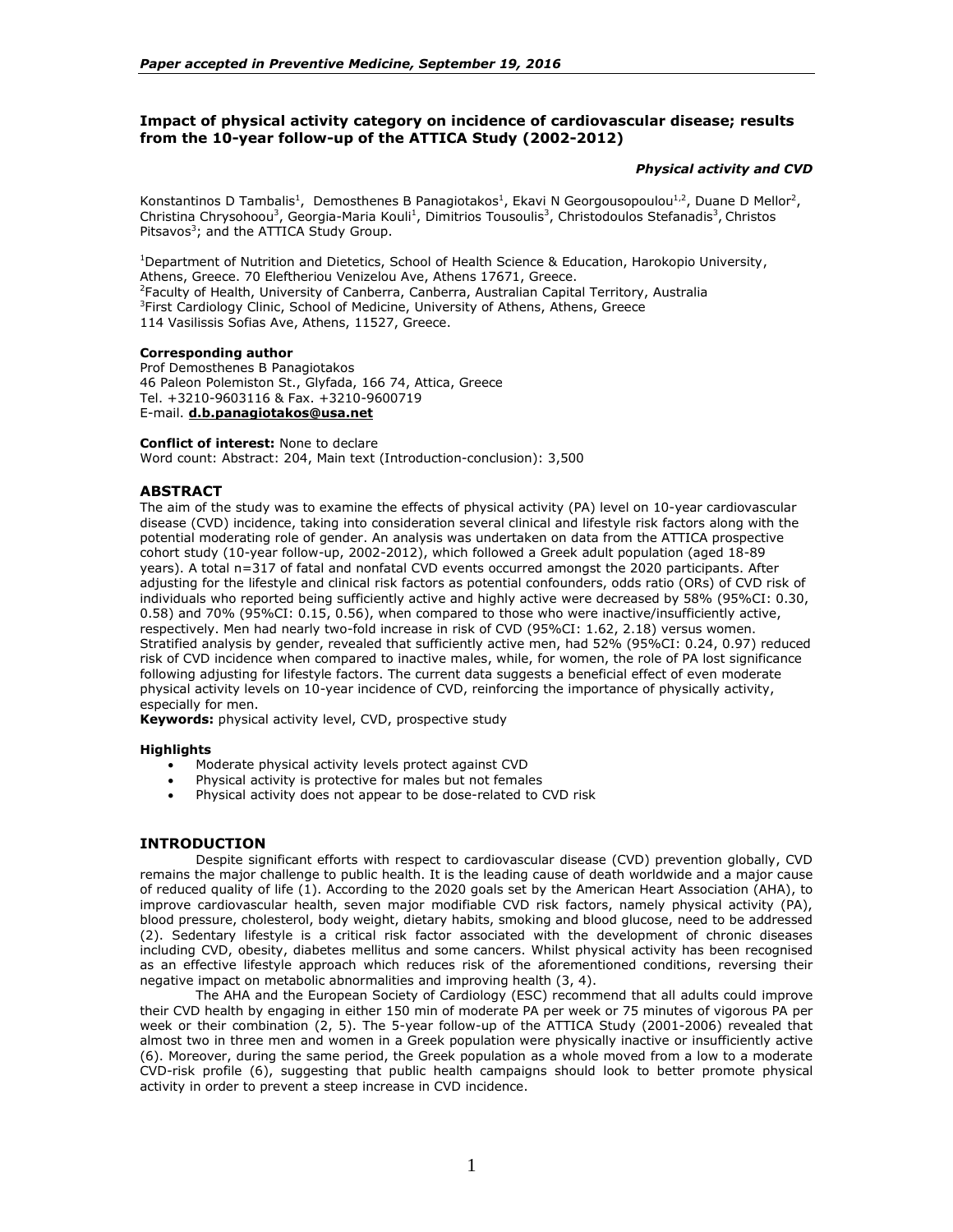When considering CVD primary prevention, it has been suggested that inclusion of PA to CVD risk scores would improve the accuracy and precision of CVD risk prediction (7). Incorporating PA, into everyday screening tools, which identify high-CVD risk individuals in clinical practice should be healthcare priority as should be the promotion of PA to both patients and the general public. In a recent metaanalysis of prospective studies the authors concluded that the beneficial effect of PA category on CVD health was dose-related, however this analysis was pooled for both genders (8), despite the fact that there is discussion concerning the gender-dependent physiology of the aging heart (9). To the best of our knowledge, the prospective effect of physical activity on CVD risk, in a low to moderate CVD risk population (e.g. a Greek cohort) has not been extensively evaluated. Specifically, there is a lack of investigation into the potential moderating effects of the gender and other CVD risk factors (smoking, unhealthy diet, obesity) on the potential beneficial effects of physical activity in reducing CVD risk.

The aim of this study was to evaluate the effect of physical activity category on 10-year CVD incidence in a moderate CVD risk population, while considering the potential influencing role of gender, along with lifestyle behaviours (smoking and diet quality) and clinical risk factors (diabetes, hypertension and hypercholesterolemia).

## **METHODS**

#### *Baseline sampling (2001-2002)*

The ATTICA is a large prospective observational cohort study, which started collecting data form CVD-free people in Greece, during 2001-2002, in the greater Athens area (78% urban and 22% rural regions). Exclusion of CVD at baseline was ensured with a detailed clinical assessment, following standard criteria, which have been presented elsewhere (10). Of the 4056 inhabitants, who were randomly invited to participate, 3042 consented to participate and completed the baseline assessment (75% participation rate); 1514 were men (18-87 years, mean age: 46±14 years) and 1528 were women (18-89 years, mean age: 45±14 years). All participant interviews were carried out by trained personnel (i.e., cardiologists, general practitioners, dietitians and nurses), who administered standard questionnaires. Details regarding the aims and methods of the ATTICA study have been previously reported (10).

#### *Baseline assessments*

The baseline evaluation included socio-demographic, biological, clinical and lifestyle characteristics. Participants with blood pressure levels greater or equal to 140/90 mmHg -or prescribed medication- were classified as hypertensive. Hypercholesterolemia was defined as having total cholesterol >200mg/dl or being prescribed lipids-lowering agents. Diabetes mellitus was defined according to the American Diabetes Association criteria (i.e., a blood glucose levels >125 mg/dl or being treated for diabetes). Smokers were defined as individuals who smoked at least one cigarette per day or had ceased smoking within the previous year; all others were defined as non-smokers. Consumption of various foods and beverages were measured as an average intake per week during the past year using a validated semi-quantitative food– frequency questionnaire, from the Unit of Nutritional Epidemiology of Athens Medical School (11). Based on the Mediterranean diet pyramid, the MedDietScore, which ranged from 0 to 55 (12) for each participant was calculated electronically, with higher scores indicating a greater level of adherence to Mediterranean Diet. Body Mass Index (BMI) was calculated as weight (in kilograms) divided by standing height (in meters squared). Waist (in cm) and hip (in cm) circumferences were also measured and waist-to-hip ratio was calculated.

#### *Physical activity evaluation*

A translated version of the validated "International Physical Activity Questionnaire" (IPAQ) was administered. This tool is suitable for assessing population levels of self-reported physical activity (13). The short version of IPAQ (7 items) provided information on weekly time engaged in walking, vigorousintensity and moderate-intensity activity as well as time being sedentary. Participants were instructed to record all physical activity episodes with duration of at least 10 minutes, since this is considered to be the minimum time required to achieve a health benefit. In terms of the intensity of physical activity, the categorical analysis grouped the subjects in the following three categories of physical activity level which were developed based on the IPAQ guidelines for physical activity (14). Therefore, participants were classified as inactive/insufficiently active, sufficiently active and highly active (health enhancing physical activity; a high active category). This was based on the following criteria: sufficiently active (SA), when any of the following three criteria were met: a) 3 or more days of vigorous activity of at least 20 minutes per day, b) 5 or more days of moderate-intensity activity or walking of at least 30 minutes per day, or c) 5 or more days of any combination of walking, moderate-intensity or vigorous-intensity activities achieving of at least 600 MET-min/week; highly active or health enhancing physical activity (HEPA) which was defined when any of the following criteria were met: a) vigorous-intensity activity on at least 3 days achieving a minimum of at least 1500 MET-minutes/week, or b) 7 days of any combination of walking, moderate-intensity or vigorous intensity activity achieving a minimum of at least 3000 MET-minutes/week. Finally, the third category was inactive/insufficiently active (INA), which is the lowest physical activity level category and was classified when no criteria were met to classify the individual in either of the other two categories.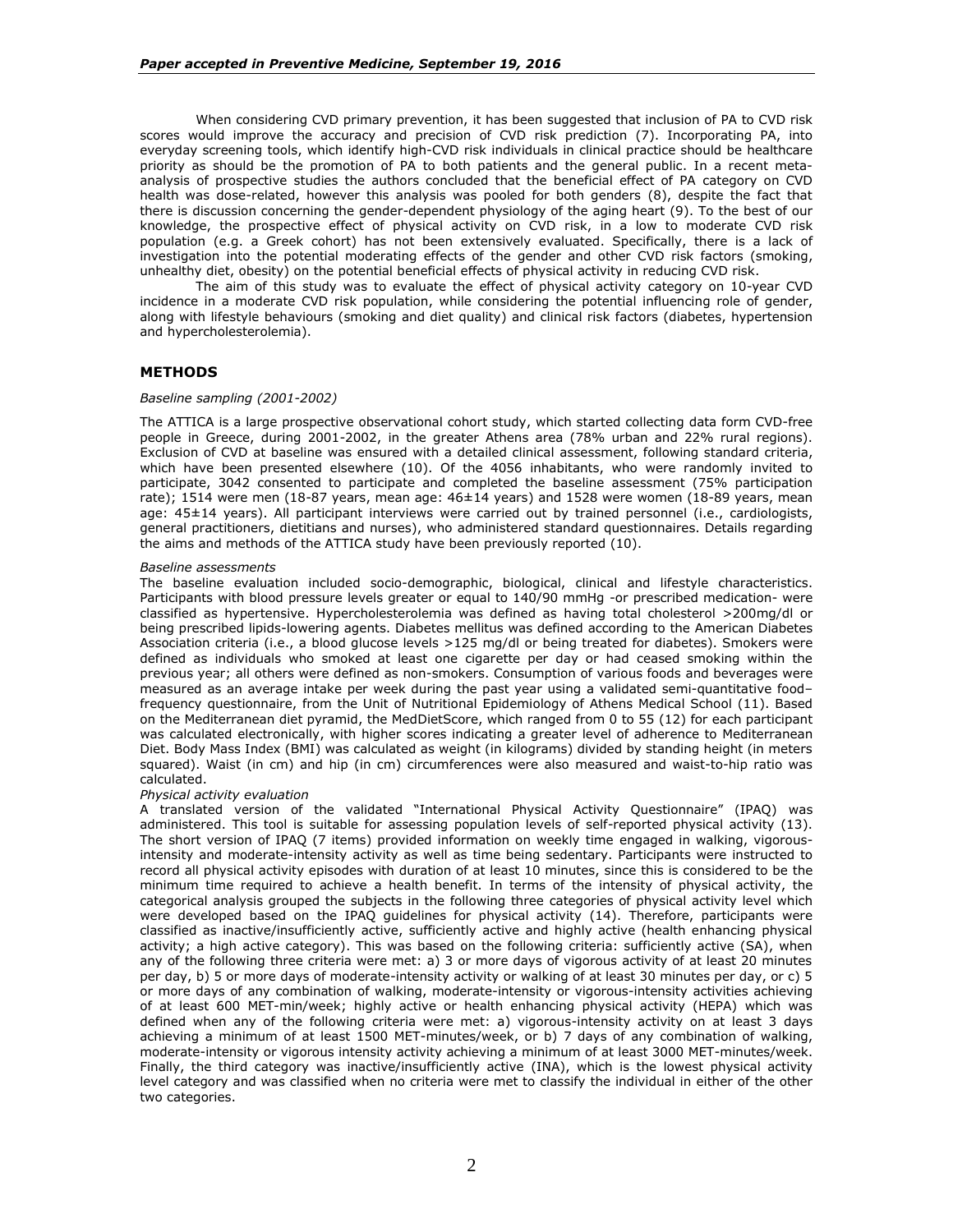### *Follow-up evaluation (2011-2012)*

During 2011-2012, the 10-year follow-up was performed. Of the n=3042 participants, n=2583 were traced during the follow-up period (85% retention rate). Participants were initially contacted by telephone calls, and then the trained study personnel conducted face-to-face interviews. Study investigators performed a detailed evaluation of the participants' medical status using standardized procedures (15). For the present work, data from n=2020 participants with accurate CVD evaluation were included in the analysis. *Ethics*

The Institutional Ethics Committees of the First Cardiology Clinic, School of Medicine, University of Athens and Harokopio University, granted ethical approval.

## *Statistical analysis*

Unadjusted, nonfatal, and fatal incidence rates of combined CVD outcomes (i.e., CHD or stroke) were calculated as the ratio of new cases to the number of people participated in the follow-up. For the description of participant's characteristics, continuous variables are presented as mean values and standard deviation, while categorical variables are presented as relative frequencies. Comparisons between mean values of normally distributed variables between those who developed an event and the rest of the participants were performed using Student's t-test, after controlling for equality of variances using the criterion suggested by Levene and for continuous variables that were not normally distributed (i.e., C-reactive protein levels), Mann–Whitney nonparametric test was applied. In the case of categorical variables, the tested hypotheses were performed with chi-square test. Comparisons between differences of mean values of normally distributed variables among groups of physical activity were tested using the analysis of variance (ANOVA) after controlling for homoscedacity. Kruskal–Wallis test were applied to evaluate the differences in the distributions of the skewed variables among the categories of physical activity. In order to evaluate differences between specific category levels of physical activity (i.e., inactive/ insufficiently active, sufficiently active and highly active), post-hoc analysis using the Bonferroni correction rule to adjust for the inflation of type I error were applied. The assumption of normality was tested using Q-Q and P-P plots. Nested binary logistic regressions were applied with CVD as the dependent variable to assess the effect of PA level category. Since a significant interaction between gender and physical activity levels were observed, further stratified analysis by gender were performed. The Hosmer and Lemeshow's goodness of-fit test were calculated in order to evaluate the model's goodness-of-fit. All reported *P*-values are based on two-sided hypotheses and compared to a significance level of 5%. For all the statistical calculations the SPSS version 21 was used (IBM, SPSS).

### **RESULTS**

During the study period (2002-2012), the 10-year fatal and nonfatal CVD incidence were n=317 cases  $(15.7%)$ ; of them,  $n=198$  were men  $(19.7%$  of the male participants developed CVD) and  $n=119$  were women (11.7% of the female participants developed CVD), (p for gender<0.001). With respect to physical activity categories, 60.9% of men and 66.9% of women were classified, as being inactive/insufficiently active and only 8.8% of men and 6.9% of women were highly active. Moreover, 18.4% of inactive/ insufficiently active participants, 11.6% of sufficiently active individuals and 7.5% of highly active participants developed a CVD event (p<0.001). Concerning fatal CVD events, 71.7% were developed among inactive/ insufficiently active individuals and only the 13.0% of them was among the HEPA individuals, whilst for non-fatal CVD events, 63.1% of these occurred in inactive/insufficiently active individuals, with only 8.9% of these events occurring among HEPA participants.

**Table 1** provides a description of the study participants by gender and CVD status at 10-year. Participants from both genders who developed CVD tended to be older, had increased systolic/diastolic blood pressure, blood lipids (total cholesterol, LDL-cholesterol, triglycerides), glucose, C-reactive protein and anthropometric indices (BMI, waist circumference, waist to hip ratio) as well as smoking more cigarettes per year, when compared with CVD free subjects. Furthermore, individuals with CVD incidence had lower level of adherence to Mediterranean diet, but reported a higher educational status when compared to those without CVD (all p<0.001). Men who did not develop CVD within the follow-up period spent less time being sedentary compared to CVD-free women (p<0.001). Moreover, CVD-free women spent more time sitting as compared to women who developed CVD  $(p<0.001)$ .

[Table 1]

The characteristics of the men and women participated in this study, by physical activity category are provided in *Table 2*. Inactive/insufficiently active (sedentary) men and women had higher BMI (p=0.001), waist circumference (p<0.001), waist to hip ratio (p=0.01) and C-reactive protein (p<0.05) compared to the highly active individuals, of the same gender. Additionally, inactive/insufficiently active men were more likely to be current smokers and hypertensive in comparison to highly active men (all p<0.05). Additionally, inactive/ insufficiently active women were likely to be older and completed fewer years of school than highly active women (all p<0.05).

[Table 2]

Nested logistic regression analyses were conducted to assess the potential effects of physical activity category on CVD (e.g., incidence vs. absence) taking into consideration demographic, lifestyle and clinical risk factors (age, sex, years of school, diabetes, hypertension, hypercholesterolemia, C-reactive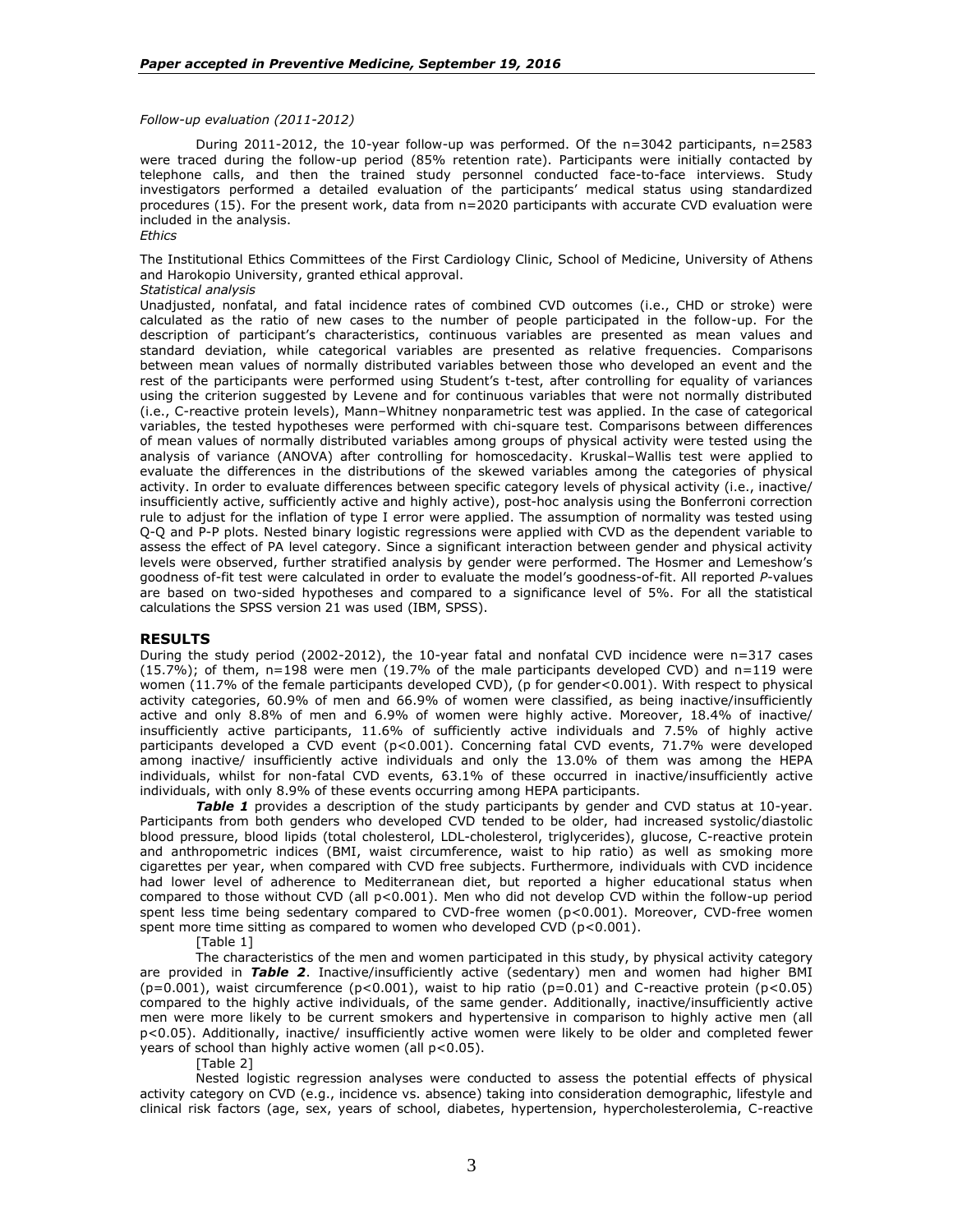protein, sedentary time, *MedDietScore*, sedentary time, smoking, BMI and waist to hip ratio) within the whole cohort sample. The crude, unadjusted, analysis revealed that sufficiently active and highly active individuals had decreased risk of CVD by 58% (95% Confidence Interval (CI): 0.30, 0.58) and 70% (95%CI: 0.15, 0.56), when compared to inactive/insufficiently active individuals, respectively. The interaction between gender and physical activity was tested using the same model. The interaction term (gender and PA category), in the crude analysis adjusted for age, was found to be significant (p=0.005) and the analysis was further stratified by gender. No significant interaction was detected between age and PA category (p=0.743) (*data not shown*). As expected, PA category was an independent predictor of CVD risk for men, but not for women. More specifically (Model 1) *(Table 3)*, only those who were sufficiently active were protected against CVD when compared to inactive/ insufficiently active individuals (OR=0.45, 95%CI: 0.27, 0.73). When diabetes, hypertension, hypercholesterolemia, and C-reactive protein were added to the model in the analysis (Model 2), results related to the effect of physical activity category as well as of age did not change, while C-reactive protein increased the risk of CVD in men by 85% (95%CI: 1.02, 3.36 and 9.1% (per one-year increase) (95%CI: 1.01, 1.18), respectively. Finally, when years of school, smoking, *MedDietScore*, sedentary time and waist to hip ratio were included in the analysis (Model 3), sufficient physical activity in comparison to inactivity remained a protective factor for men (OR=0.48, 95%CI: 0.24, 0.97), but physical activity had no longer any influence on CVD risk in women *(Table 3).* [Table 3]

## **DISCUSSION**

The current study comprehensively evaluated the effect of physical activity categories on CVD incidence, in a prospective representative cohort of the Greek adult population. The results support the notion that physical activity is associated with decrease in risk of 10-year CVD incidence; however, this finding was confirmed only for sufficiently active men after the moderating effect of gender was taken into account, along with adjustment for clinical and lifestyle risk factors. Considering these findings from a public health perspective, these findings potentially support the targeting of the adult male population, especially to encourage the adoption of regular moderate physical activity, which could result in an independent decrease of 10-year CVD risk. It should be mentioned that the number of females that were highly active was relatively small; thus, this null finding could potentially be differentiated in a larger sample.

Several biological mechanisms have been proposed as mechanisms to explain for protective effects of physical activity with respect to CVD risk and incidence. Specifically, physical activity/exercise is thought to favorably influence the atherosclerotic process, endothelial function, plasma lipid/lipoprotein profile, blood pressure levels, availability of oxygenated blood for heart muscle needs, and heart rhythm disturbances, while also enhancing cardiac mechanical and metabolic function (16-18), as well as a metabolically healthier distribution of body fat, reduced incidence of obesity and risk of developing type 2 diabetes mellitus (19). In the current study, when these biological and clinical risk factors were taken into account, the risk estimates for women became non-significant, whilst for men, only the sufficiently active category was found beneficial as compared to the inactive/insufficiently active category. It might be suggested that other mechanisms could lead to a decrease in CVD risk which could explain the observed inverse association, including improvement in HDL-cholesterol level, thrombotic function, platelet function, fibrinogen, and fibrinolysis (20).

An interesting finding of this study is that despite the prevalence of CVD incidence being considered the leading cause of death, almost two in three of participants were considered to be physically inactive/ insufficiently active according to international criteria (14). The seriousness of the problem of inactivity was further confirmed by results in the present study indicating a strong relation between PA category and CVD risk. A sufficient level of physical activity was significantly and inversely associated with the incidence of CVD independent of age, years of school, smoking, MedDietScore, anthropometric indices (waist to hip ratio) and biological risk factors (e.g. diabetes mellitus, hypercholesterolemia, hypertension and C-reactive protein), in males. However, this association was not replicated in women, suggesting that a moderating effect of gender on the effect of physical activity with respect to CVD risk (9). The latter could be attributed to several gender differences, including the decline of ventricular myocytes, which are seen to decrease in men but not in women (9) along with differences in mechanical and physiological responses to exercise (21).

The finding that a physically active lifestyle is associated with a lower CVD incidence has been suggested by a number of studies. Specifically, findings from 52 countries (INTERHEART study), suggested that approximately 80% of CVD-related morbidity and mortality could be preventable by moving to a healthier lifestyle (physical activity, healthy diet, healthy body weight and not smoking) (22). The review of Blair et al. in 2001, including 67 prospective observational studies, concluded that regularly physically active individuals had reduced risk for CVD compared to sedentary individuals and there were consistent evidence for an inverse dose-response effect across physical activity categories (23). Additionally, a review of Kruk in 2007, suggested that physical activity is associated with a risk reduction of 49% for CVD (24), and a meta-analysis of 21 prospective studies found that a higher level of leisure time PA and moderate level of occupational PA reduced the overall risk of CVD among men and women by 20-30% and 10-20%, respectively (25). Likewise, in a dose response meta-analysis in women, physical activity was associated with reduced risk (20-30%) of overall-CVD among women in a dose-response trend (26). The potential of physical activity to moderate CVD risk needs to be considered together with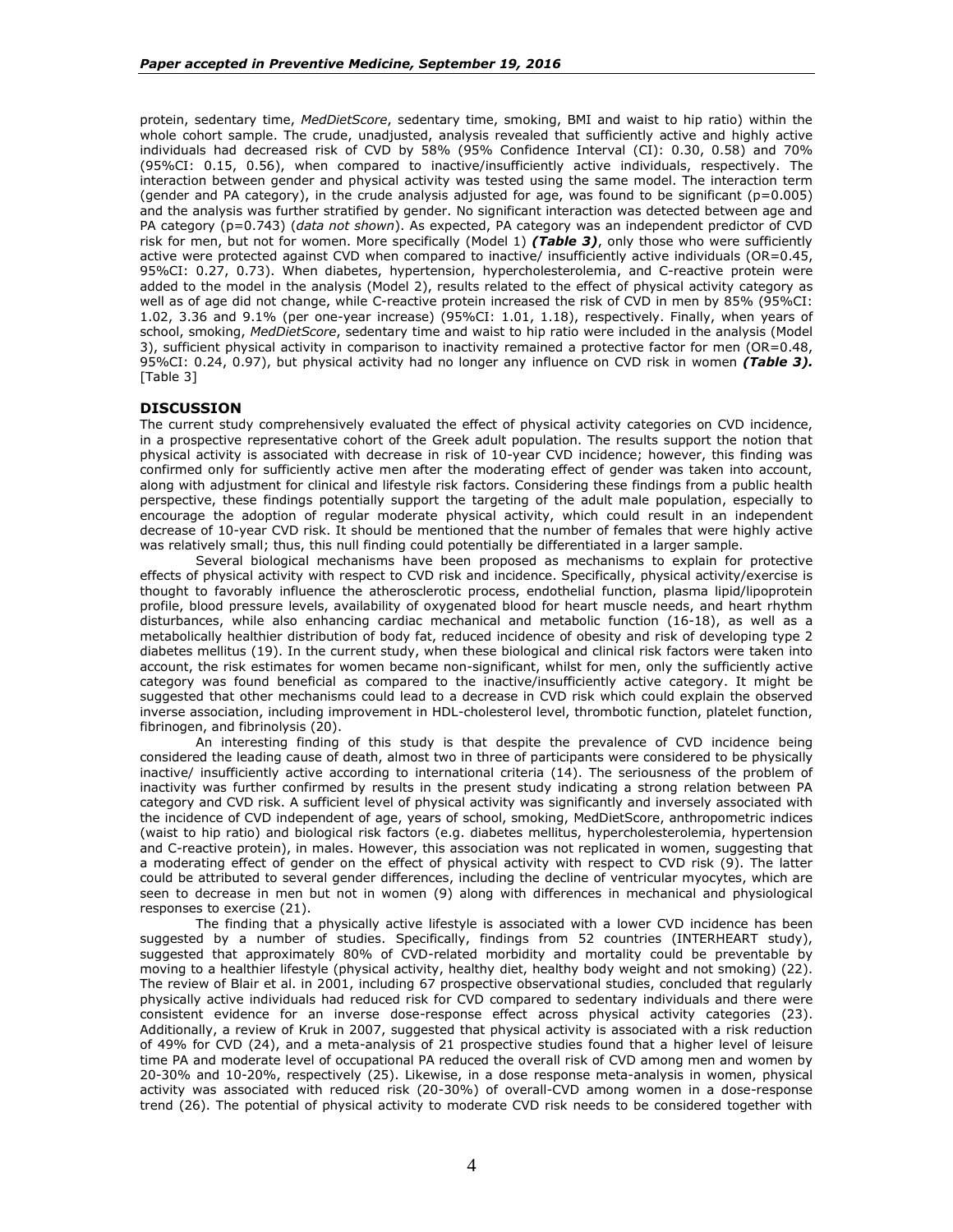an individual's perceptions of opportunities for physical activities, as these have been recently associated with the ability to engage in exercise (27). This is a key finding that should alert public health policy makers and politicians to support access and the availability of sports and recreational facilities for all. *Limitations*

Several limitations should be considered in light of our findings. Baseline evaluations were performed only on one occasion, and may be predisposed to measurement error, but these are the standard procedures typically followed in large observational studies, and as such, these results are comparable to the other studies. Additionally, the level of physical activity was self-reported rather than measured with an objective tool (such as a pedometer or accelerometer, which have been proposed by other research groups (28, 29)) and as such could also be prone to measurement bias as well as to over and under-reporting issues. However, the use of IPAQ to estimate physical activity status is widely accepted as valid and has been widely used in other similar large observational studies, so data can be seen as being comparable to that published by other groups. Another important limitation that has to be considered is that the IPAQ questionnaire was used to assess the physical activity level for all age-groups, whilst recently (30), there have been doubts raised regarding its performance in an elderly population. Unfortunately, this was not known during the baseline assessments in the ATTICA study, and thus, the IPAQ was administered for all individuals within the study. However, this concern potential only applies to a small proportion of the overall study sample (7.9%). Strengths of the present study include its prospective design and long duration, having a large, representative sample that underwent detailed assessments biological and lifestyle risk factors, which provided the ability to adjust for potential confounders.

*Conclusions*

This study provides further evidence concerning the beneficial effect of moderate physical activity levels on 10-year incidence of CVD, reinforcing the importance of maintaining a physically active lifestyle. This association persisted following the adjustment of potential confounders in males, but not for females, which could be attributed to different biological mechanisms, which link PA with CVD risk. However, more research is necessary to elucidate these mechanisms and explain these findings.

## **FUNDING**

The Hellenic Cardiology Society, the Hellenic Atherosclerosis Society, the Graduate Program in Applied Nutrition and Dietetics of Harokopio University funded this study by research grants (KE252/ELKE/HUA). The ATTICA Study is funded by research grants from the Hellenic Society of Cardiology (grant – 1, 2002). Demosthenes B. Panagiotakos and Ekavi N. Georgousopoulou have been supported by a grant funded by Coca-Cola SA.

### **ACKNOWLEDGEMENTS**

The authors would like to thank the field investigators of "ATTICA" study: Christina Chrysohoou, Natasa Katinioti, Spiros Vellas, Constantina Masoura for the physical examination, Efi Tsetsekou and Charambos Papageorgiou for the psychological evaluation, Manolis Kambaxis and Konstantina Palliou for the nutritional evaluation, as well as the laboratory team: Marina Toutouza (biochemical analysis), Carmen Vassiliadou (genetic analysis), Chryssoula Tselika (biochemical evaluation), Sia Poulopoulou (biochemical evaluation) and Maria Toutouza (database management).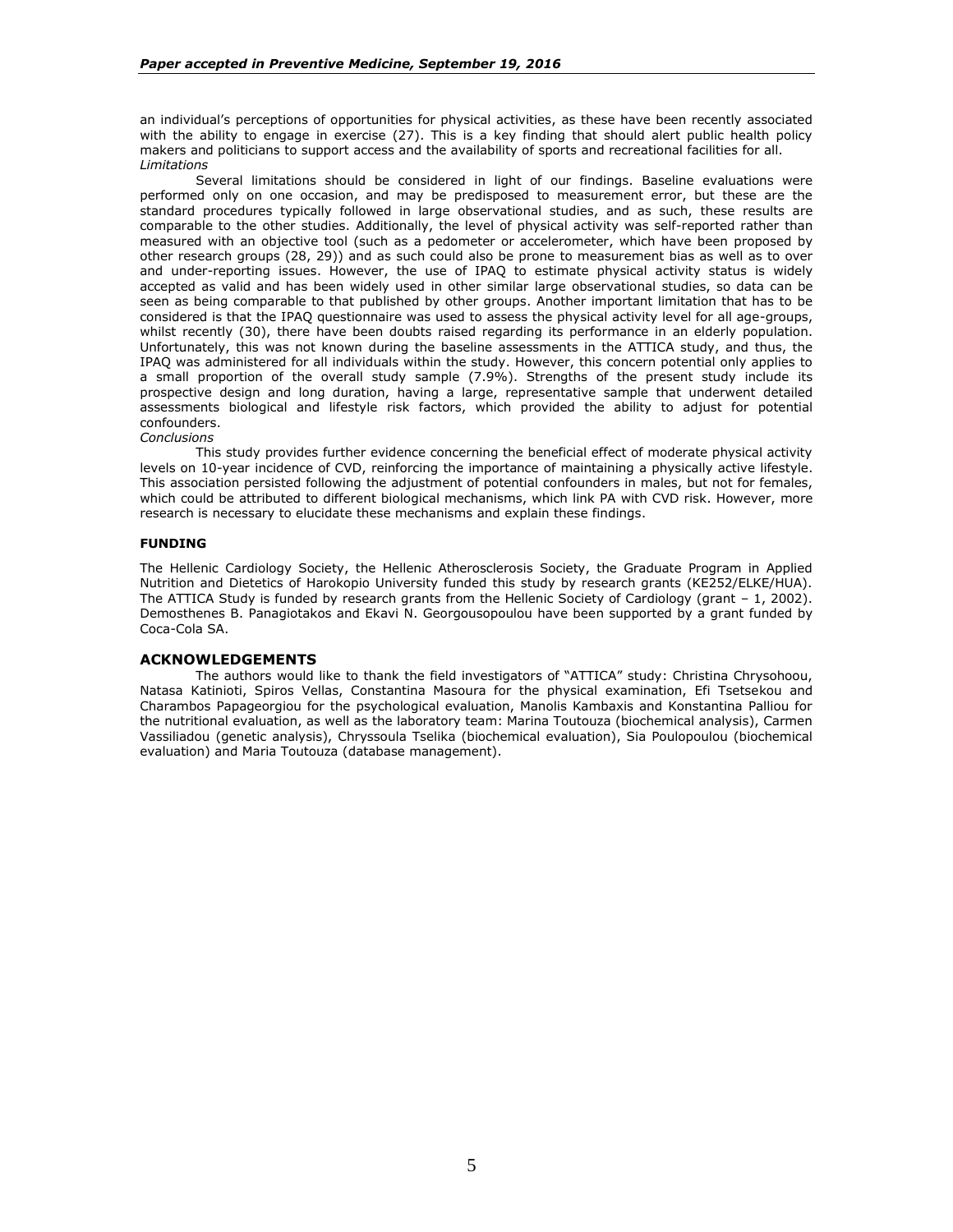**Table 1**. Demographic, anthropometric and lifestyle characteristics based on the 10-year incidence of CVD, in Greek men and women of the ATTICA study (n=2020), at baseline (2001-2).

|                                     | <b>CVD</b> event free |                                 | <b>CVD events</b> |                 |  |
|-------------------------------------|-----------------------|---------------------------------|-------------------|-----------------|--|
|                                     | Men (n=807)           | <b>Women (n=896)</b>            | Men $(n=198)$     | Women $(n=119)$ |  |
| Age (years)                         | $42.7(13.6)^*$        | $43.5(12.4)^*$                  | 55.7 (12.8)       | 58.3(13.1)      |  |
| Current smoking (%)                 | $64.0*$               | $45.0*$                         | 71.0              | 34.0            |  |
| Packs of cigarettes per year        | 520 (486)*            | 338 (325)                       | 867 (719)         | 395 (312)       |  |
| Hypertensive (%)                    | $36.0(0.5)^{*}$       | 21.0 $(0.4)^*$                  | 53 $(0.5)$        | 45(0.5)         |  |
| Systolic blood pressure (mmHg)      | 125 $(16.3)^*$        | 117 $(17.9)^*$                  | 134 (18)          | 131 (21.3)      |  |
| Diastolic blood pressure (mmHg)     | $81.3(11.3)^*$        | $75.7(10.9)^*$                  | 83.3 (11.6)       | 81.2 (11.8)     |  |
| Hypercholesterolemia (%)            | $43.9*$               | $35.9*$                         | 58.4              | 57.9            |  |
| Total cholesterol (mg/dl)           | $195(41)^*$           | $190(41)$ <sup>*</sup>          | 207(46)           | 210(45)         |  |
| LDL-cholesterol (mg/dl)             | 125 $(37.3)^*$        | $118(36.5)^*$                   | 134 (44.4)        | 131 (37.7)      |  |
| Triglycerides (mg/dl)               | $134(86)$ *           | $94.5(54.1)^*$                  | 183(165)          | 126(66.8)       |  |
| MedDietScore (0-55)                 | $24.4(5.2)^{*}$       | $28.1(6.6)^*$                   | 22.7(6.3)         | 23.8(7.0)       |  |
| Body mass index ( $\text{kg/m}^2$ ) | $27.3 (3.9)^{*}$      | $25.0(4.7)^*$                   | 28.5(4.1)         | 27.1(5.1)       |  |
| Waist (cm)                          | $96.9(12.9)^{*}$      | $82.5(13.5)^*$                  | 103(11.5)         | 89.0 (13.8)     |  |
| Waist-to-hip ratio                  | $0.92(0.09)^*$        | $0.79(0.08)^*$                  | 0.97(0.09)        | 0.84(0.08)      |  |
| Diabetes (%)                        | $6.0*$                | $4.0*$                          | 22.0              | 18.0            |  |
| Blood glucose (mg/dL)               | $93.5(22.2)^*$        | $89.7(21.3)^*$                  | 106(34.8)         | 97.7(27.4)      |  |
| C-reactive protein (mg/L)           | $1.1(0.51, 2.1)^{*}$  | $0.94(0.39, 2.24)$ <sup>*</sup> | 1.5(0.69, 2.8)    | 1.5(0.59, 3.7)  |  |
| Years of school (n)                 | 12.6 $(3.5)^*$        | 12.4 $(3.7)^*$                  | 11.1(4.2)         | 9.5(4.1)        |  |
| Sedentary time (hours/day)          | 6.80(2.29)            | $7.39(2.58)*$                   | 6.81(2.35)        | 6.89(2.52)      |  |

Descriptive statistics are mean (SD) for normally distributed variables or median ( $1<sup>st</sup>$  quartile,  $3<sup>rd</sup>$  quartile) for skewed variables and relative frequencies for categorical variables. P-values derived from Student's t-test for the normally distributed variables and the Mann–Whitney test for the non-normally distributed variables (C-reactive protein) or the chi-square test for the categorical variables.  $*p<0.05$ , for the comparisons between those with CVD event and CVD event free, by sex.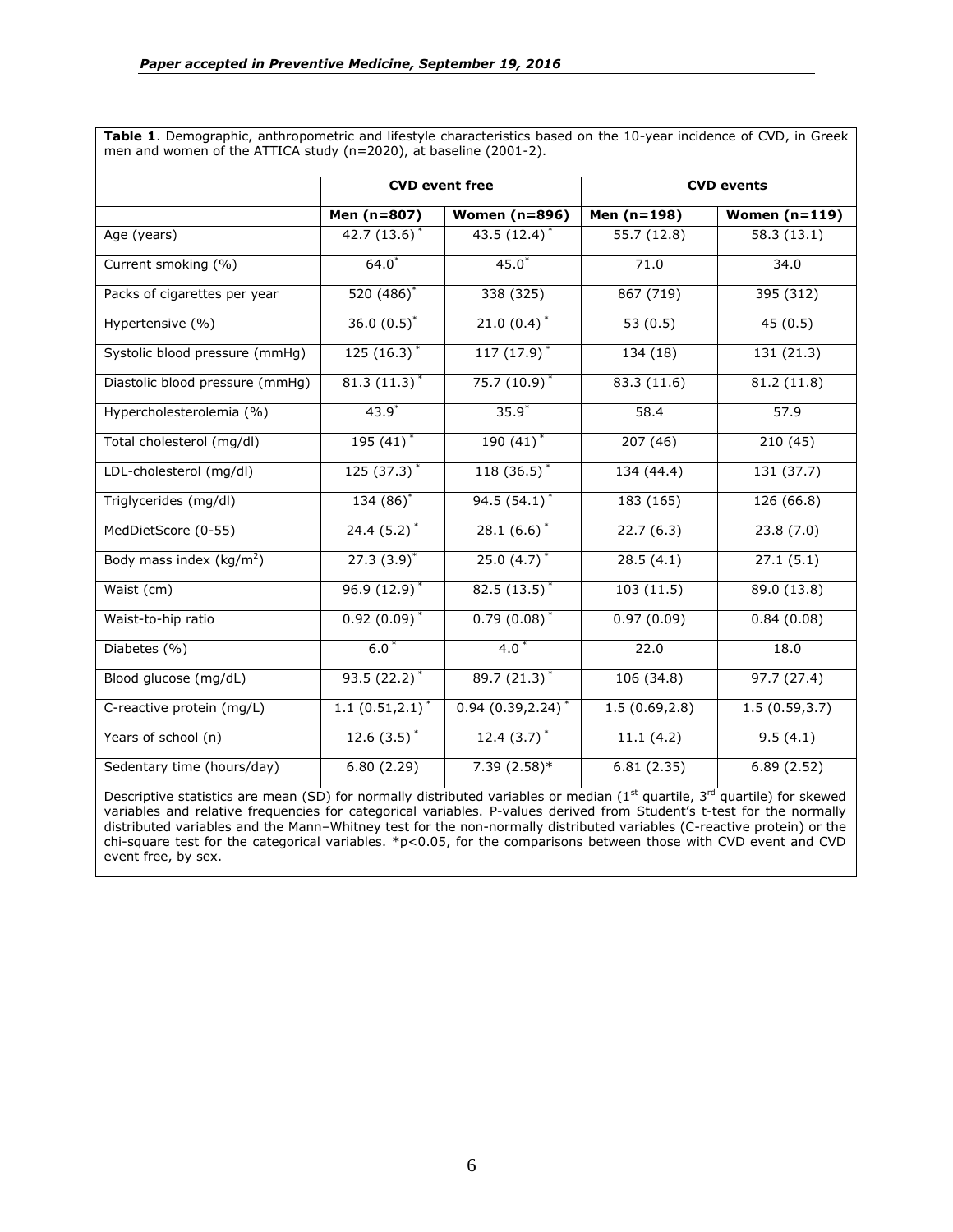| Table 2. Demographic, anthropometric and lifestyle characteristics based on the 10-year incidence of CVD<br>by physical activity category, in Greek men and women of the ATTICA study at baseline (2001-2). |                              |                           |                  |         |
|-------------------------------------------------------------------------------------------------------------------------------------------------------------------------------------------------------------|------------------------------|---------------------------|------------------|---------|
| Men                                                                                                                                                                                                         | INA $(n=613)$                | SA $(n=304)$              | HEPA $(n=89)$    | $p^+$   |
| Age (years)                                                                                                                                                                                                 | 45.5(12.4)                   | 46.9(14.7)                | 44.8 (15.3)      | 0.238   |
| Years of school (n)                                                                                                                                                                                         | 12.3(3.7)                    | 12.3(3.7)                 | 12.6(3.4)        | 0.778   |
| Current smoking (%)                                                                                                                                                                                         | $70.1*$                      | $60.5***$                 | 53.9             | 0.001   |
| Hypertensive (%)                                                                                                                                                                                            | $39.2*$                      | 41.7                      | 28.6             | 0.093   |
| Diabetes (%)                                                                                                                                                                                                | 9.6                          | 7.2                       | 7.1              | 0.462   |
| Hypercholesterolemia (%)                                                                                                                                                                                    | 47.7                         | 46.1                      | 42.7             | 0.647   |
| MedDietScore (0-55)                                                                                                                                                                                         | 24.1(5.5)                    | 24.2(5.4)                 | 23.6(5.4)        | 0.481   |
| Body mass index $(kq/m^2)$                                                                                                                                                                                  | $27.8(4.0)^{*}$ <sup>a</sup> | 27.0(3.8)                 | 26.4(3.1)        | 0.001   |
| Waist (cm)                                                                                                                                                                                                  | 99.1 $(13.4)^{*a}$           | 96.7(11.6)                | 92.3(9.7)        | < 0.001 |
| Waist-to-hip ratio                                                                                                                                                                                          | $0.94(0.10)^{*}$             | 0.92(0.07)                | 0.91(0.08)       | 0.01    |
| C-reactive protein (mg/L)                                                                                                                                                                                   | 1.3 $(0.62, 2.6)^*$          | 0.92(0.44, 2.1)           | 0.74(0.44, 1.5)  | 0.026   |
| Sedentary time (hours/day)                                                                                                                                                                                  | $8.19(1.64)$ *               | 4.79(1.51)                | 4.63(0.81)       | < 0.001 |
| Women                                                                                                                                                                                                       | INA $(n=679)$                | SA $(n=266)$              | HEPA $(n=70)$    | $p^+$   |
| Age (years)                                                                                                                                                                                                 | $45.1 (13.8)^*$              | 44.2 (15.8)               | 40.9 (14.0)      | 0.053   |
| Years of school (n)                                                                                                                                                                                         | $11.8(3.9)^{*}$              | 12.4(3.7)                 | 13.1(3.9)        | 0.003   |
| Current smoking (%)                                                                                                                                                                                         | 46.4                         | $37.2***$                 | 48.5             | 0.028   |
| Hypertensive (%)                                                                                                                                                                                            | 25.5                         | 21.8                      | 19.3             | 0.339   |
| Diabetes (%)                                                                                                                                                                                                | 6.3                          | $\overline{5.2}$          | 1.4              | 0.248   |
| Hypercholesterolemia (%)                                                                                                                                                                                    | 40.4                         | 36.1                      | 30.1             | 0.152   |
| MedDietScore (0-55)                                                                                                                                                                                         | $\overline{27.5}$ (7.0)      | 27.8(6.8)                 | 26.9(4.7)        | 0.596   |
| Body mass index ( $\text{kg/m}^2$ )                                                                                                                                                                         | $25.6(4.9)^{*}$              | $24.9(4.8)$ <sup>**</sup> | 22.9(3.2)        | < 0.001 |
| Waist (cm)                                                                                                                                                                                                  | $84.1 (13.4)^*$              | $82.4(14.5)$ **           | 77.810.9         | 0.001   |
| Waist-to-hip ratio                                                                                                                                                                                          | $0.80(0.08)^{*}$             | 0.80(0.08)                | 0.77(0.08)       | 0.027   |
| C-reactive protein (mg/L)                                                                                                                                                                                   | $1.02(0.42, 2.5)^*$          | 0.86(0.4, 2.4)            | 0.66(0.32, 1.54) | 0.048   |
| Sedentary time (hours/day)                                                                                                                                                                                  | $8.64(1.93)*$                | 4.57(1.53)                | 4.56(0.76)       | < 0.001 |

INA: inactive/insufficiently active, SA: sufficiently active, HEPA: health enhancing physically active. Descriptive statistics are presented as mean (SD) for normally distributed variables or median (1<sup>st</sup> quartile, 3rd quartile) for skewed variables and relative frequencies for categorical variables. *┼* P-values derived from analysis of variance for the normally distributed variables and the Kruskal–Wallis test for the non-normally distributed variables (C-reactive protein) or the chi-square test for the categorical variables.  $*p$ <0.05, for the comparisons between INA, and HEPA;  $*p$ <0.05, for the comparisons between SA and HEPA;  $a$  p<0.05 for the comparisons between INA and SA.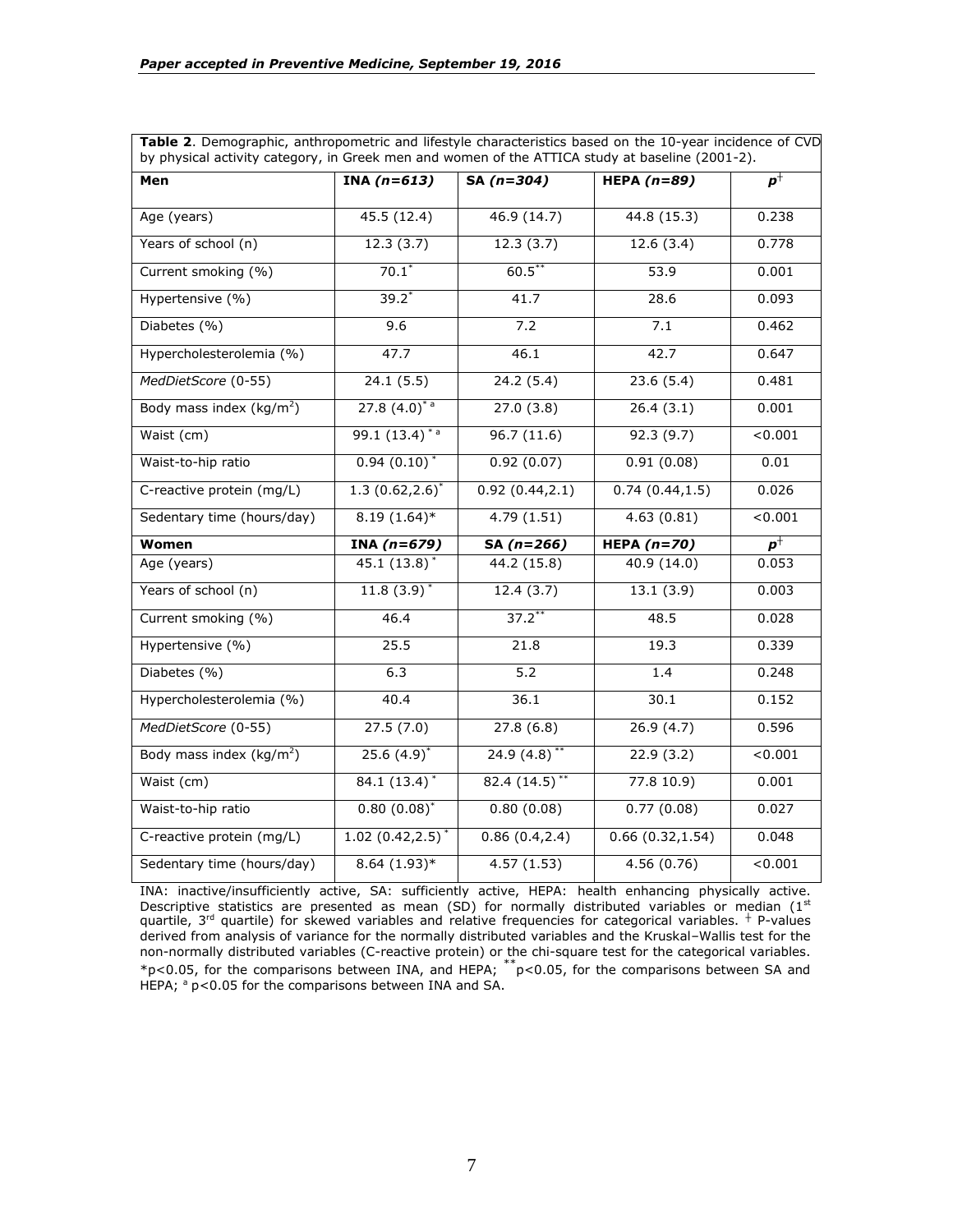**Table 3**. Results (OR, 95%CI) from logistic regression models that used to evaluate the mediation effect of physical activity category on risk of CVD in Greek adults, by sex (2002-2012).

| Check or privated activity category on now or CVD in Oreck addits, by SCA (2002 2012). |  |                   |                     |                     |                   |                     |                   |  |  |
|----------------------------------------------------------------------------------------|--|-------------------|---------------------|---------------------|-------------------|---------------------|-------------------|--|--|
| <b>Predictors</b>                                                                      |  | Model 1           |                     | Model 2             |                   | Model 3             |                   |  |  |
|                                                                                        |  | Initial model     |                     | Full model          |                   | Full model, plus    |                   |  |  |
|                                                                                        |  | OR (95% CI)       |                     |                     | OR (95% CI)       |                     | confounders       |  |  |
|                                                                                        |  |                   |                     |                     |                   |                     | (OR 95% CI)       |  |  |
| Men                                                                                    |  |                   |                     |                     |                   |                     |                   |  |  |
| Age (per 1 year)                                                                       |  | $1.09(1.07-1.11)$ |                     | $1.09(1.07-1.11)$   |                   | $1.08(1.06-1.10)$   |                   |  |  |
| Physical activity category                                                             |  |                   |                     |                     |                   |                     |                   |  |  |
| SA vs. INA                                                                             |  |                   | $0.45(0.27-0.73)$   | $0.46(0.28-0.76)$   |                   | $0.48(0.24 - 0.97)$ |                   |  |  |
| HEPA vs. INA                                                                           |  |                   | $0.88(0.47-1.66)$   | $0.94(0.49-1.80)$   |                   | $1.02(0.45-2.28)$   |                   |  |  |
| Hypertension (yes vs. no)                                                              |  |                   |                     | 1.25 (0.83-1.87)    |                   | $1.27(0.84-1.92)$   |                   |  |  |
| Hypercholesterolemia (yes vs. no)                                                      |  |                   |                     | $1.27(0.85-1.90)$   |                   | $1.19(0.78-1.79)$   |                   |  |  |
| Diabetes (yes vs. no)                                                                  |  |                   |                     |                     | 1.85 (1.02-3.36)  |                     | 1.74 (0.95-3.17)  |  |  |
| C-reactive protein (per 1 mg/L)                                                        |  |                   |                     | $1.09(1.01-1.18)$   |                   | $1.08(0.99-1.17)$   |                   |  |  |
| Years of school (per 1 year)                                                           |  |                   |                     |                     |                   | $0.97(0.92 - 1.02)$ |                   |  |  |
| MedDietScore (0-55) (per 1 unit)                                                       |  |                   |                     |                     | $0.98(0.95-1.02)$ |                     |                   |  |  |
| Current smoking (yes vs. no)                                                           |  |                   |                     | 1.66 (1.04-2.66)    |                   |                     |                   |  |  |
| Sedentary time (per 1 hour/day)                                                        |  |                   |                     |                     |                   |                     | $1.00(0.88-1.15)$ |  |  |
| Waist to hip ratio (per 1 cm)                                                          |  |                   |                     |                     |                   | $1.67(0.20-14.15)$  |                   |  |  |
| Women                                                                                  |  |                   |                     |                     |                   |                     |                   |  |  |
| Age (per 1 year)                                                                       |  |                   | $1.10(1.08-1.12)$   |                     | $1.09(1.07-1.11)$ | $1.07(1.05-1.10)$   |                   |  |  |
| Physical activity category                                                             |  |                   |                     |                     |                   |                     |                   |  |  |
| SA vs. INA                                                                             |  |                   | 1.44 (0.84-2.48)    | 1.48 (0.86-2.56)    |                   | 1.45 (0.67-3.13)    |                   |  |  |
| HEPA vs. INA                                                                           |  | $0.82(0.30-2.27)$ |                     | $0.89(0.32 - 2.48)$ |                   | $0.87(0.27 - 2.77)$ |                   |  |  |
| Hypertension (yes vs. no)                                                              |  |                   |                     | 1.44 (0.85-2.43)    |                   | 1.45 (0.84-2.50)    |                   |  |  |
| Hypercholesterolemia (yes vs.                                                          |  |                   |                     | $0.96(0.58-1.58)$   |                   | $0.89(0.53 - 1.48)$ |                   |  |  |
| no)                                                                                    |  |                   |                     |                     |                   |                     |                   |  |  |
| Diabetes (yes vs. no)                                                                  |  |                   | $1.39(0.62 - 3.10)$ |                     | 1.29 (0.57-2.93)  |                     |                   |  |  |
| C-reactive protein (mg/L)                                                              |  |                   |                     |                     | $1.06(0.98-1.15)$ |                     | $1.05(0.97-1.14)$ |  |  |
| Years of school (per 1 year)                                                           |  |                   |                     |                     |                   | $0.93(0.87 - 1.00)$ |                   |  |  |
| MedDietScore (0-55) (per 1 unit)                                                       |  |                   |                     |                     |                   | $0.97(0.92 - 1.01)$ |                   |  |  |
| Current smoking (yes vs. no)                                                           |  |                   |                     |                     |                   | 1.29 (0.76-2.19)    |                   |  |  |
| Sedentary time (per 1 hour/day)                                                        |  |                   |                     |                     |                   | $0.97(0.84-1.11)$   |                   |  |  |
| Waist to hip ratio (per 1 cm)                                                          |  |                   |                     |                     |                   | $1.10(0.05-22.6)$   |                   |  |  |

INA: inactive/insufficiently active, SA: sufficiently active, HEPA: health enhancing physically active. Model 1: Age and Physical activity category

Model 2: Model 1 + Hypertension, Hypercholesterolemia, Diabetes, C-reactive protein, School years

Model 3: Model 2 + MedDietScore, Smoking, Sedentary time and Waist to hip ratio.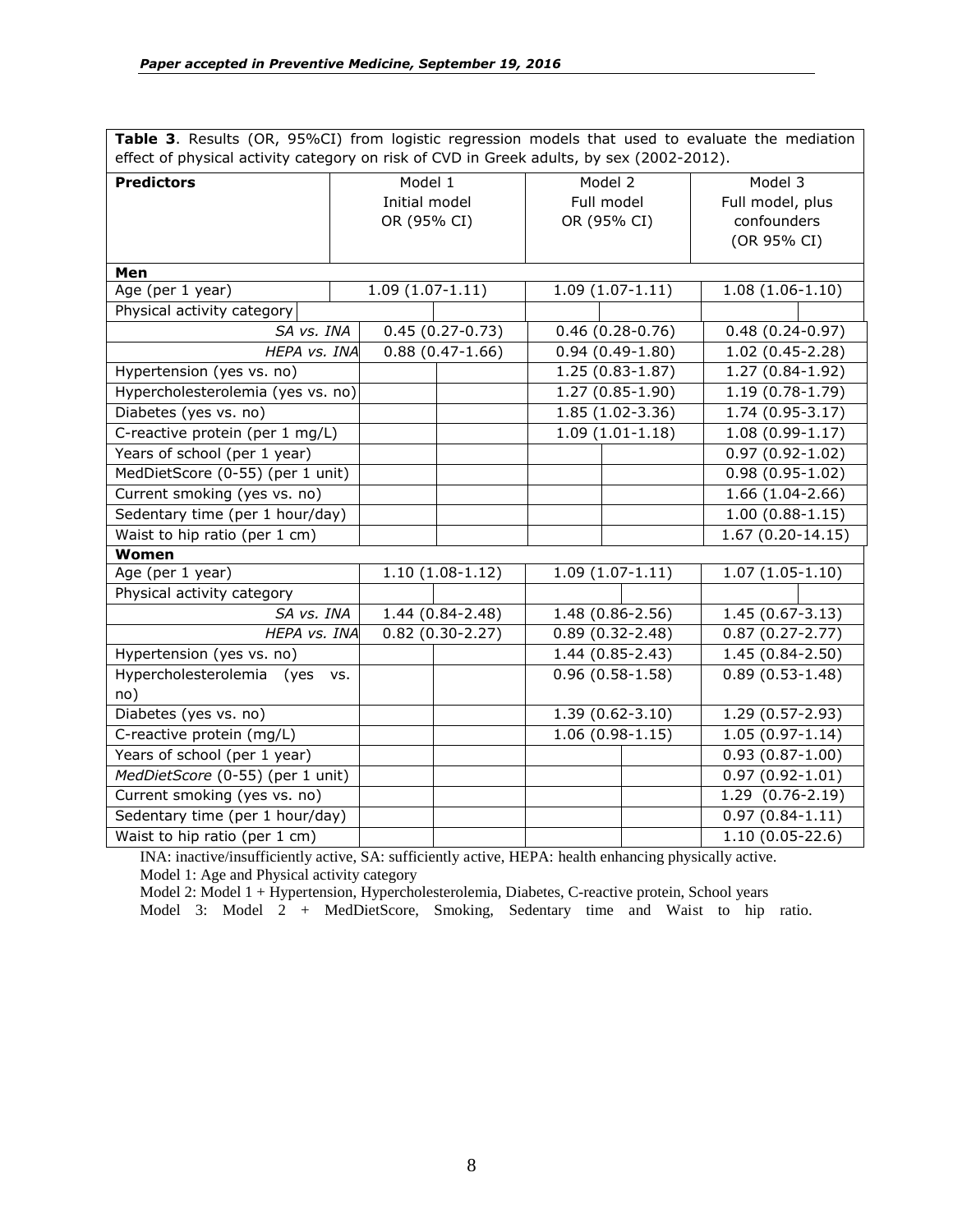## **References**

1. Yusuf S, Reddy S, Ounpuu S, Anand S. Global burden of cardiovascular diseases: part I: general considerations, the epidemiologic transition, risk factors, and impact of urbanization. Circulation. 2001;104(22):2746-53.

2. Lloyd-Jones DM, Hong Y, Labarthe D, Mozaffarian D, Appel LJ, Van Horn L, et al. Defining and setting national goals for cardiovascular health promotion and disease reduction: the American Heart Association's strategic Impact Goal through 2020 and beyond. Circulation. 2010;121(4):586-613.

3. Strong WB, Malina RM, Blimkie CJ, Daniels SR, Dishman RK, Gutin B, et al. Evidence based physical activity for school-age youth. The Journal of pediatrics. 2005;146(6):732-7.

4. Physical Activity and Health: A Report of the Surgeon General. Atlanta, GA: U.S. Department of Health and Human Services, Centers for Disease Control and Prevention, National Center for Chronic Disease Prevention and Health Promotion, S/N 017-023-00196-5, (1996).

5. Piepoli MF, Hoes AW, Agewall S, Albus C, Brotons C, Catapano AL, et al. 2016 European Guidelines on cardiovascular disease prevention in clinical practice: The Sixth Joint Task Force of the European Society of Cardiology and Other Societies on Cardiovascular Disease Prevention in Clinical Practice (constituted by representatives of 10 societies and by invited experts): Developed with the special contribution of the European Association for Cardiovascular Prevention & Rehabilitation (EACPR). European journal of preventive cardiology. 2016;23(11):Np1-np96.

6. Panagiotakos DB, Pitsavos C, Chrysohoou C, Skoumas I, Stefanadis C. Prevalence and five-year incidence (2001-2006) of cardiovascular disease risk factors in a Greek sample: the ATTICA study. Hellenic journal of cardiology : HJC = Hellenike kardiologike epitheorese. 2009;50(5):388-95.

7. Georgousopoulou EN, Panagiotakos DB, Bougatsas D, Chatzigeorgiou M, Kavouras SA, Chrysohoou C, et al. Physical Activity Level Improves the Predictive Accuracy of Cardiovascular Disease Risk Score: The ATTICA Study (2002-2012). International journal of preventive medicine. 2016;7:52.

8. Li J, Siegrist J. Physical Activity and Risk of Cardiovascular Disease—A Meta-Analysis of Prospective Cohort Studies. International Journal of Environmental Research and Public Health. 2012;9(2):391-407.

9. Keller KM, Howlett SE. Sex Differences in the Biology and Pathology of the Aging Heart. The Canadian journal of cardiology. 2016.

10. Pitsavos C, Panagiotakos DB, Chrysohoou C, Stefanadis C. Epidemiology of cardiovascular risk factors in Greece: aims, design and baseline characteristics of the ATTICA study. BMC public health. 2003;3:32.

11. Katsouyanni K, Rimm EB, Gnardellis C, Trichopoulos D, Polychronopoulos E, Trichopoulou A. Reproducibility and relative validity of an extensive semi-quantitative food frequency questionnaire using dietary records and biochemical markers among Greek schoolteachers. International journal of epidemiology. 1997;26 Suppl 1:S118-27.

12. Panagiotakos DB, Milias GA, Pitsavos C, Stefanadis C. MedDietScore: a computer program that evaluates the adherence to the Mediterranean dietary pattern and its relation to cardiovascular disease risk. Computer methods and programs in biomedicine. 2006;83(1):73-7.

13. Papathanasiou G, Georgoudis G, Papandreou M, Spyropoulos P, Georgakopoulos D, Kalfakakou V, et al. Reliability measures of the short International Physical Activity Questionnaire (IPAQ) in Greek young adults. Hellenic J Cardiol. 2009;50(4):283-94.

14. IPAQ (2005) Guidelines for Data Processing and Analysis of the International Physical Activity Questionnaire (IPAQ) – Short and Long Forms roN. [cited 2016 16/08/2016]. Available from: <http://www.ipaq.ki.se/scoring.pdf>

15. Panagiotakos DB, Georgousopoulou EN, Pitsavos C, Chrysohoou C, Metaxa V, Georgiopoulos GA, et al. Ten-year (2002-2012) cardiovascular disease incidence and all-cause mortality, in urban Greek population: the ATTICA Study. International journal of cardiology. 2015;180:178-84.

16. Tambalis K, Panagiotakos DB, Kavouras SA, Sidossis LS. Responses of blood lipids to aerobic, resistance, and combined aerobic with resistance exercise training: a systematic review of current evidence. Angiology. 2009;60(5):614-32.

17. Hayashi R, Iso H, Cui R, Tamakoshi A. Occupational physical activity in relation to risk of cardiovascular mortality: The Japan Collaborative Cohort Study for Evaluation for Cancer Risk (JACC Study). Preventive medicine. 2016;89:286-91.

18. Gordon NF, Scott CB. The role of exercise in the primary and secondary prevention of coronary artery disease. Clinics in sports medicine. 1991;10(1):87-103.

19. Physical activity and cardiovascular health. NIH Consensus Development Panel on Physical Activity and Cardiovascular Health. Jama. 1996;276(3):241-6.

20. Barter P. HDL-C: role as a risk modifier. Atherosclerosis Supplements. 2011;12(3):267-70.

21. Panissa VL, Julio UF, Franca V, Lira FS, Hofmann P, Takito MY, et al. Sex-Related Differences in Self-Paced All Out High-Intensity Intermittent Cycling: Mechanical and Physiological Responses. Journal of sports science & medicine. 2016;15(2):372-8.<br>22. Yusuf S, Hawken S, Ounpuu S, Dans

Yusuf S, Hawken S, Ounpuu S, Dans T, Avezum A, Lanas F, et al. Effect of potentially modifiable risk factors associated with myocardial infarction in 52 countries (the INTERHEART study): case-control study. Lancet (London, England). 2004;364(9438):937-52.